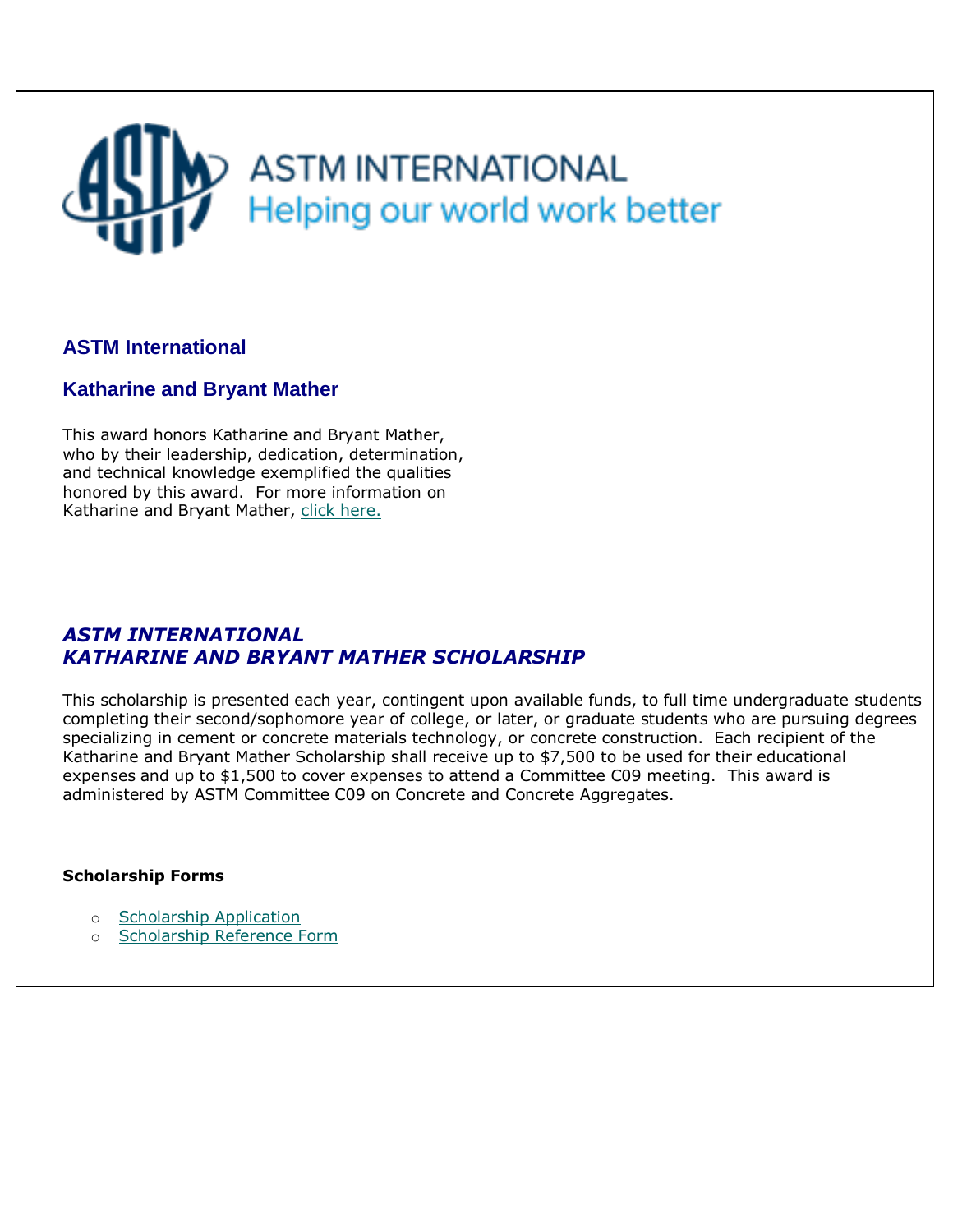## <span id="page-1-0"></span>**Katharine and Bryant Mather**

Katharine and Bryant Mather together contributed in excess of 100 years from their careers to investigations and research on the effects of various concreting materials and construction techniques, and on the ability of hydraulic-cement concretes to remain durable under various aggressive exposure conditions found in today's environment. A considerable portion of their efforts was directed toward applying the knowledge they gained to the development of standards.

Katharine Kniskern Mather (1916-1991) received her A.B. (1937) in Geology from Bryn Mawr College and was a doctoral student in Geology (1937-1940) at Johns Hopkins. She was employed as a Research Assistant (1939) at Johns Hopkins; Research Associate (1940-1941) at the Chicago Field Museum of Natural History; and a Geologist (1942-1982) for the Army Corps of Engineers at the Waterways Experiment Station in Vicksburg, MS. There she served as the Chief (1947-1976) of the Petrography and X-Ray Branch in the Engineering and Sciences Division of the Concrete Laboratory; Chief (1976-1980) of the Engineering Sciences Division; and Special Technical Assistant (1980-1982) in the Structures Laboratory.

Bryant Mather (1916-2002) graduated with an A.B. (1936) from Johns Hopkins. He was employed as an assistant curator of minerals (1939-1941) at the Chicago Museum of Natural History; a geologist (1941-1942) and concrete research engineer (1942-1946) at the U.S. War Dept. Concrete Laboratory; and then went to work for the U.S. Army Corps of Engineers in Mississippi. His positions there include Chief of the Special Investigative Branch of the Concrete Division (1946-1965); Assistant Chief and Chief (1965-1992) of the Structural Laboratory; and Director of the Structural Laboratory until his retirement some years before his death.

**On Sept. 25, 2001, the U.S. Army Corps of Engineers named the lab where the Mathers worked for 50 years "The Katharine and Bryant Mather Building."**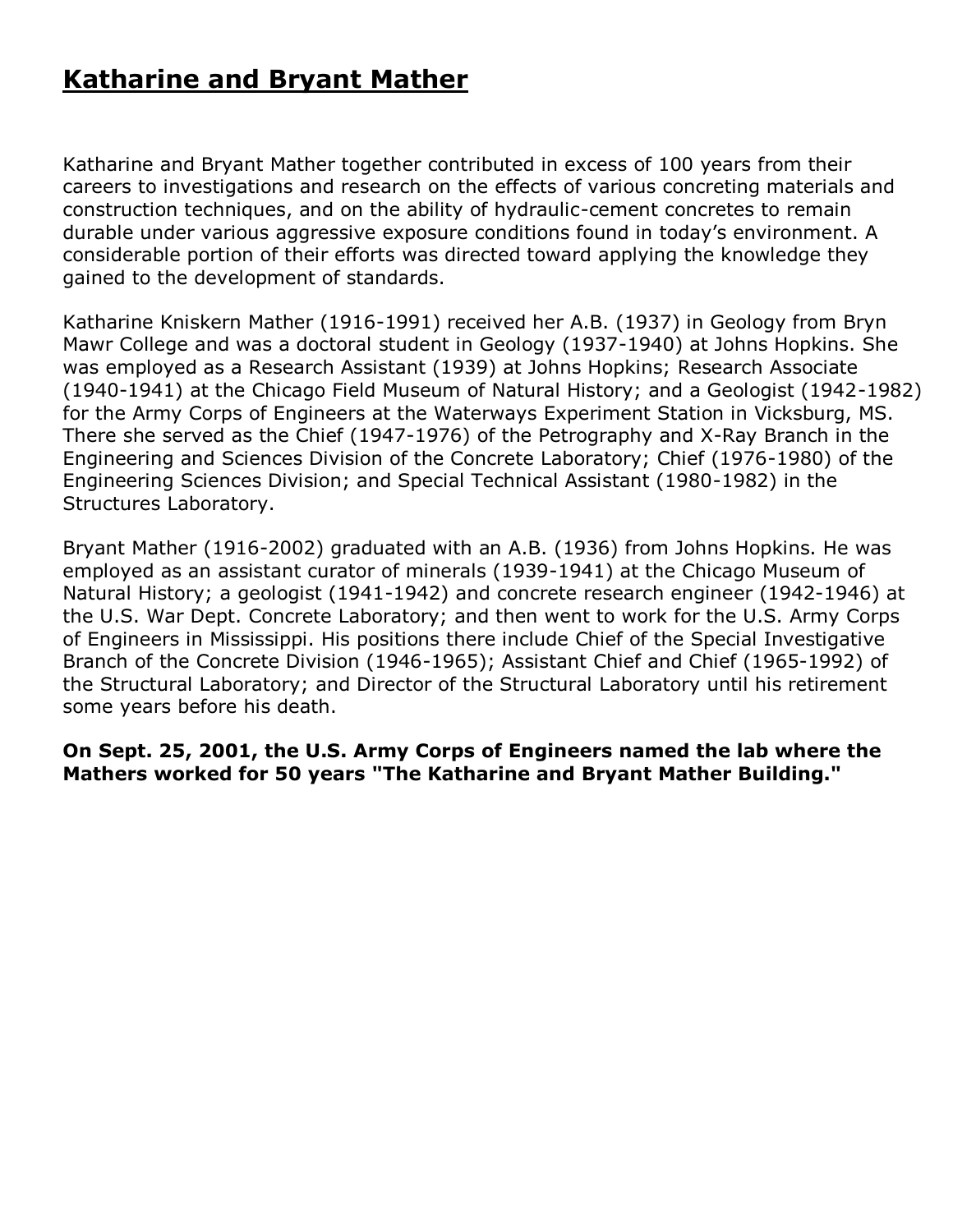# <span id="page-2-0"></span>**ASTM International Katharine and Bryant Mather Scholarship**



# **Application Of:**

(applicant's name)

# **Application Deadline: April 30**

**ASTM International 100 Barr Harbor Drive West Conshohocken, Pa 19428-2959**

**Attention: Scott Orthey sorthey@astm.org**

> NOTICE TO APPLICANT: **Please read the "Instructions To Applicant" and the "Criteria of Qualifications" sections of this application thoroughly.**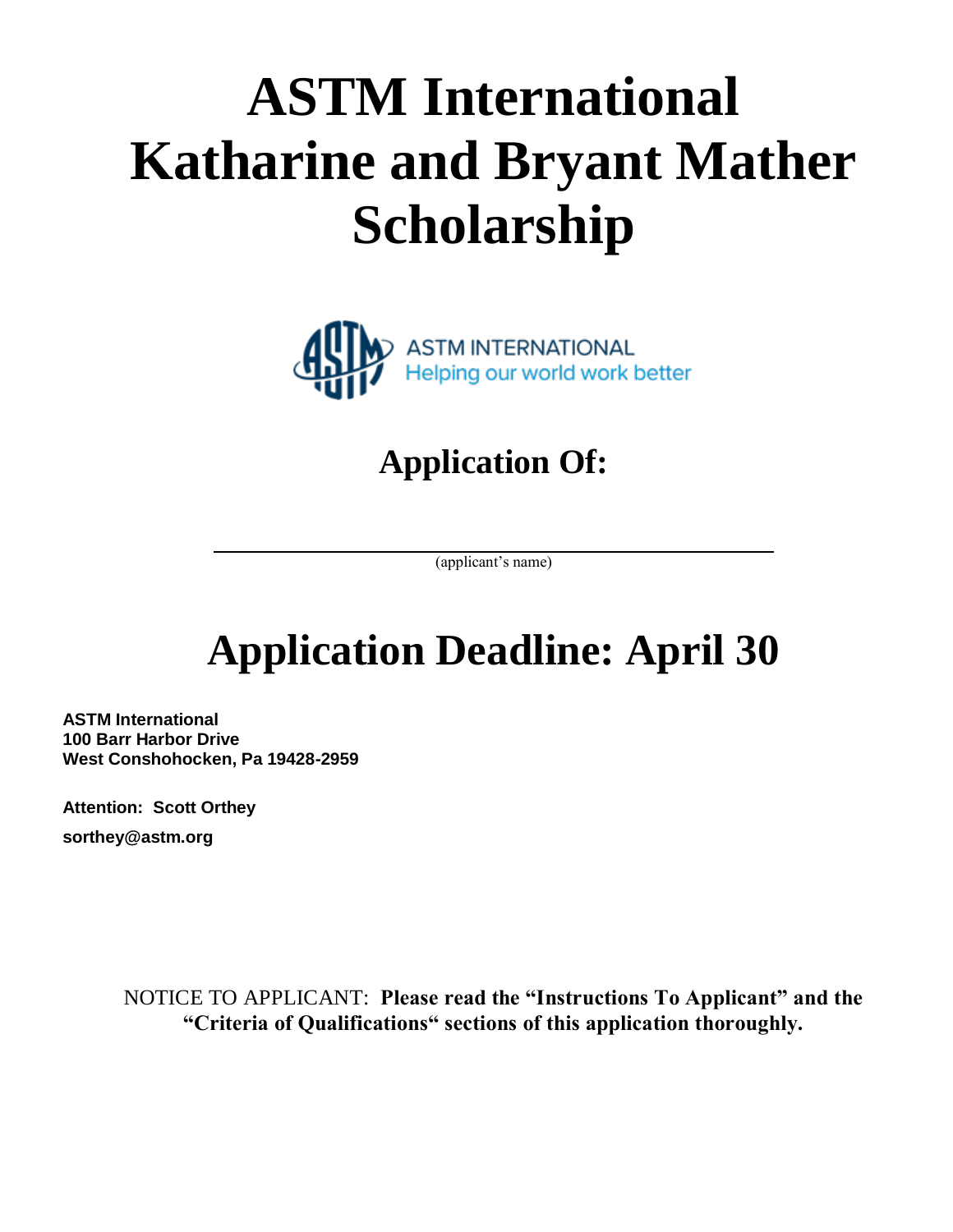|                                                                                                                                                                                                                                | (First) | (Middle/Maiden)                                                                                                                                                                                                                | (Last)           |  |
|--------------------------------------------------------------------------------------------------------------------------------------------------------------------------------------------------------------------------------|---------|--------------------------------------------------------------------------------------------------------------------------------------------------------------------------------------------------------------------------------|------------------|--|
|                                                                                                                                                                                                                                |         |                                                                                                                                                                                                                                |                  |  |
|                                                                                                                                                                                                                                |         | (Street)                                                                                                                                                                                                                       | (E-Mail Address) |  |
|                                                                                                                                                                                                                                | (City)  | (State)                                                                                                                                                                                                                        | (Zip)            |  |
| E-Mail Address: Universe of the Second Second Second Second Second Second Second Second Second Second Second Second Second Second Second Second Second Second Second Second Second Second Second Second Second Second Second S |         |                                                                                                                                                                                                                                |                  |  |
| <b>Telephone Number:</b>                                                                                                                                                                                                       |         |                                                                                                                                                                                                                                |                  |  |
|                                                                                                                                                                                                                                |         |                                                                                                                                                                                                                                |                  |  |
|                                                                                                                                                                                                                                |         | Related Work Experience: New York Capacity and Security and Security and Security and Security and Security and Security and Security and Security and Security and Security and Security and Security and Security and Securi |                  |  |
|                                                                                                                                                                                                                                |         |                                                                                                                                                                                                                                |                  |  |
|                                                                                                                                                                                                                                |         |                                                                                                                                                                                                                                |                  |  |
|                                                                                                                                                                                                                                |         |                                                                                                                                                                                                                                |                  |  |
|                                                                                                                                                                                                                                |         |                                                                                                                                                                                                                                |                  |  |
|                                                                                                                                                                                                                                |         |                                                                                                                                                                                                                                |                  |  |
|                                                                                                                                                                                                                                |         | (Number, Street, City, State, Zip)                                                                                                                                                                                             |                  |  |
|                                                                                                                                                                                                                                |         |                                                                                                                                                                                                                                |                  |  |
| E-Mail Address: New York 1988                                                                                                                                                                                                  |         |                                                                                                                                                                                                                                |                  |  |
|                                                                                                                                                                                                                                |         |                                                                                                                                                                                                                                |                  |  |
|                                                                                                                                                                                                                                |         |                                                                                                                                                                                                                                |                  |  |
|                                                                                                                                                                                                                                |         |                                                                                                                                                                                                                                |                  |  |
|                                                                                                                                                                                                                                |         |                                                                                                                                                                                                                                |                  |  |
|                                                                                                                                                                                                                                |         |                                                                                                                                                                                                                                |                  |  |
|                                                                                                                                                                                                                                |         |                                                                                                                                                                                                                                |                  |  |
|                                                                                                                                                                                                                                |         |                                                                                                                                                                                                                                |                  |  |
|                                                                                                                                                                                                                                |         |                                                                                                                                                                                                                                |                  |  |
|                                                                                                                                                                                                                                |         | I (applicant) hereby apply for a scholarship, which will enable me to obtain/continue my education at:                                                                                                                         |                  |  |
|                                                                                                                                                                                                                                |         |                                                                                                                                                                                                                                | (City, State)    |  |
|                                                                                                                                                                                                                                |         |                                                                                                                                                                                                                                |                  |  |
|                                                                                                                                                                                                                                |         |                                                                                                                                                                                                                                |                  |  |
|                                                                                                                                                                                                                                |         |                                                                                                                                                                                                                                |                  |  |
|                                                                                                                                                                                                                                |         |                                                                                                                                                                                                                                |                  |  |
| (College, University, etc.)                                                                                                                                                                                                    |         |                                                                                                                                                                                                                                |                  |  |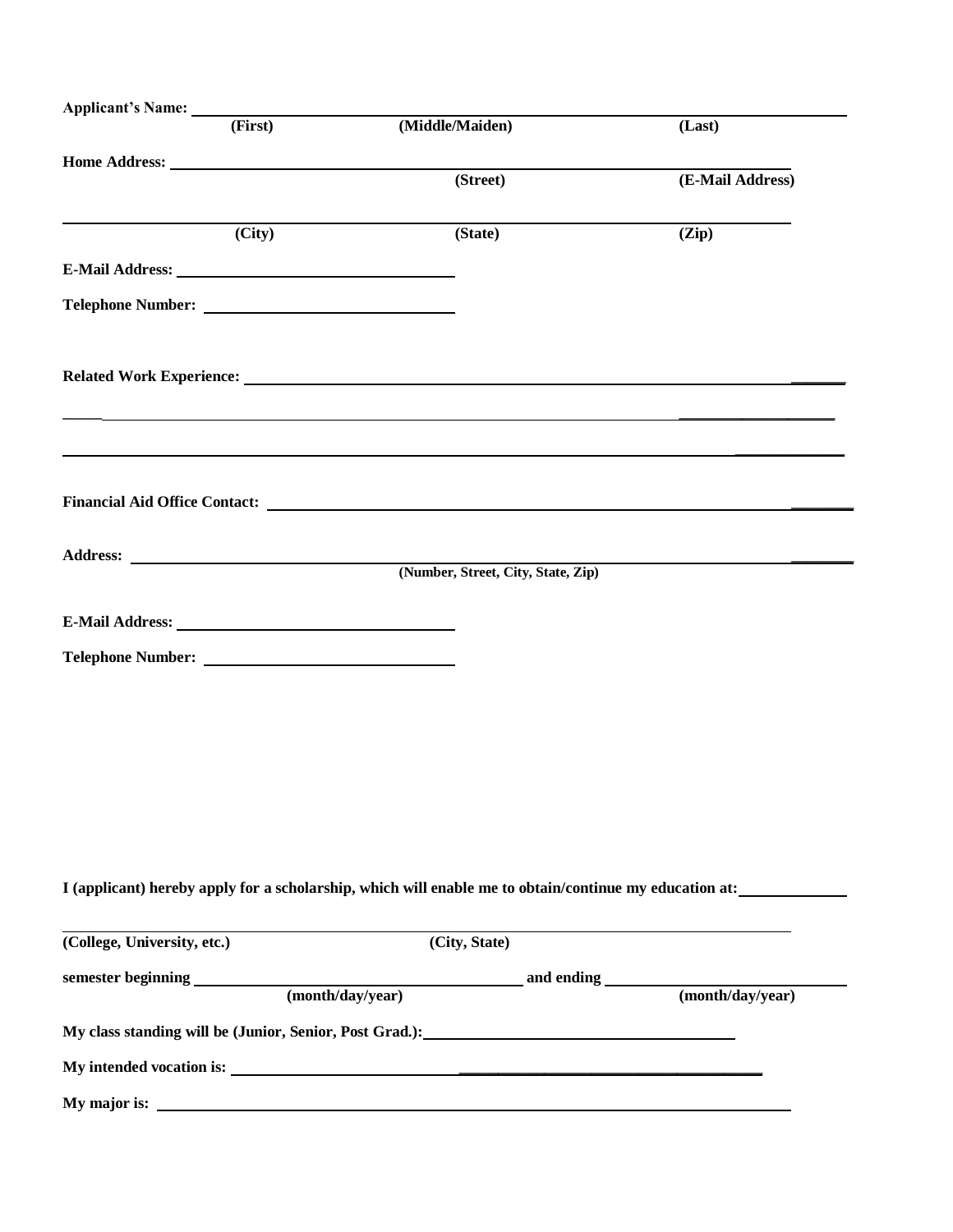| <b>Educational History (post High School)</b> |                                                                                                                                                                                                                                |                          |
|-----------------------------------------------|--------------------------------------------------------------------------------------------------------------------------------------------------------------------------------------------------------------------------------|--------------------------|
| <b>SCHOOL</b>                                 | <b>LOCATION</b>                                                                                                                                                                                                                | <b>DATES (FROM B TO)</b> |
|                                               |                                                                                                                                                                                                                                |                          |
|                                               |                                                                                                                                                                                                                                |                          |
|                                               |                                                                                                                                                                                                                                |                          |
|                                               |                                                                                                                                                                                                                                |                          |
|                                               |                                                                                                                                                                                                                                |                          |
|                                               |                                                                                                                                                                                                                                |                          |
|                                               |                                                                                                                                                                                                                                |                          |
|                                               |                                                                                                                                                                                                                                |                          |
| PLEASE INDICATE THE FOLLOWING:                |                                                                                                                                                                                                                                |                          |
|                                               | Honors received: Note that the set of the set of the set of the set of the set of the set of the set of the set of the set of the set of the set of the set of the set of the set of the set of the set of the set of the set  |                          |
|                                               | Professional Societies Latin and Societies Latin and Societies Latin and Societies Latin and Societies Latin and Societies Latin and Societies Latin and Societies Latin and Societies Latin and Societies Latin and Societies |                          |
|                                               |                                                                                                                                                                                                                                |                          |
|                                               |                                                                                                                                                                                                                                |                          |
|                                               |                                                                                                                                                                                                                                |                          |
|                                               | Hobbies: North Communication of the Communication of the Communication of the Communication of the Communication of the Communication of the Communication of the Communication of the Communication of the Communication of t |                          |
|                                               |                                                                                                                                                                                                                                |                          |
| ADDITIONAL INFORMATION:                       |                                                                                                                                                                                                                                |                          |
|                                               |                                                                                                                                                                                                                                |                          |
|                                               |                                                                                                                                                                                                                                |                          |
|                                               |                                                                                                                                                                                                                                |                          |
|                                               |                                                                                                                                                                                                                                |                          |
|                                               |                                                                                                                                                                                                                                |                          |
|                                               |                                                                                                                                                                                                                                |                          |
|                                               |                                                                                                                                                                                                                                |                          |
|                                               |                                                                                                                                                                                                                                |                          |
|                                               |                                                                                                                                                                                                                                |                          |
|                                               |                                                                                                                                                                                                                                |                          |

### **SCHOLARSHIP AWARDS INFORMATION SHOULD BE SENT TO THE FOLLOWING ADDRESS:**

**(Please Note: If information is not provided, scholarship awards information will be sent to the address listed in the "home address" section on the previous page.)**

**Name** 

**Address:**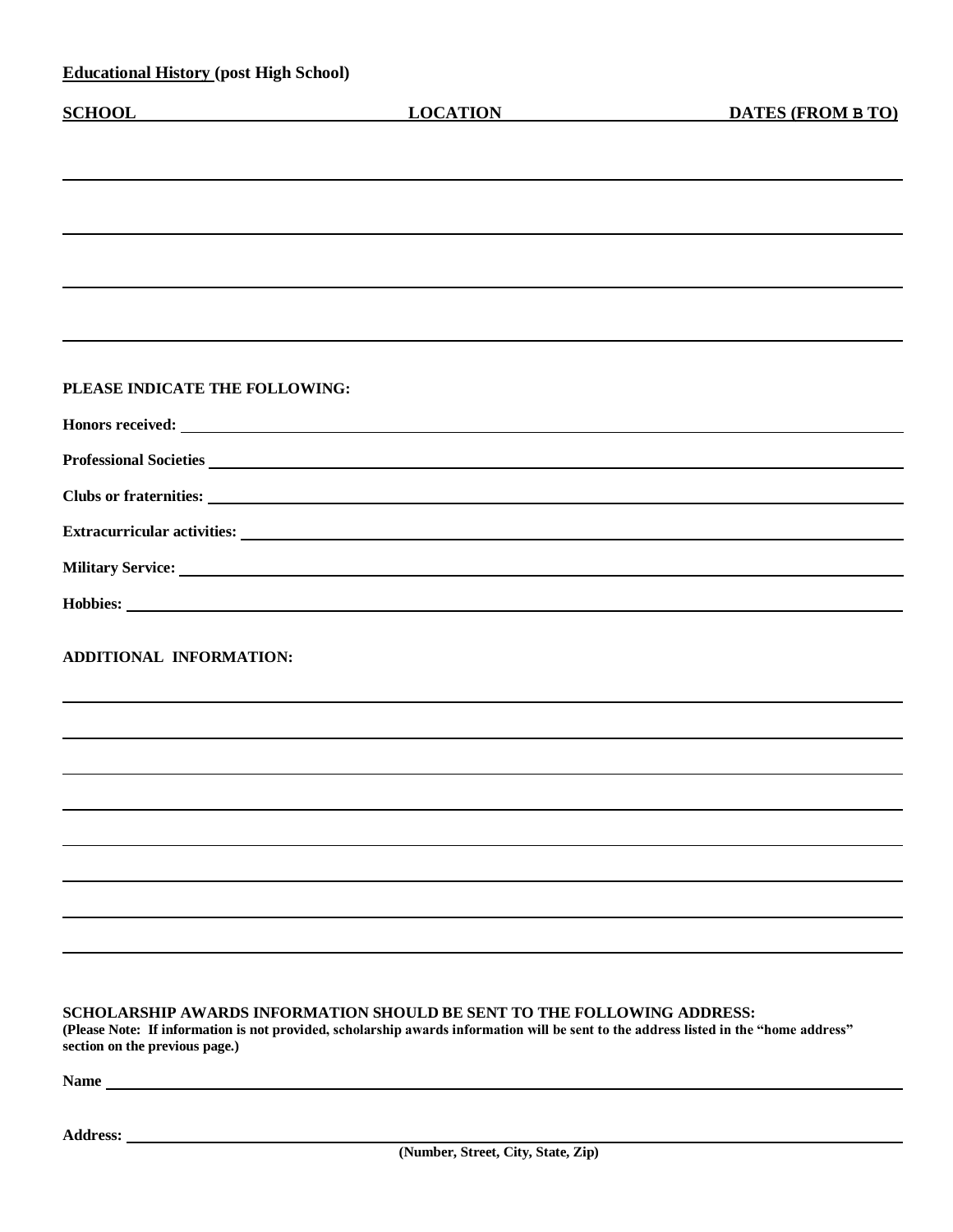#### *INSTRUCTIONS TO APPLICANT*

1. This application has been prepared as a means of obtaining necessary information regarding the applicant. The applicant is required to give all information requested (unless noted as "optional"). Read the contents carefully and understand each question and all information requested.

2. No consideration will be given to carelessly prepared or incomplete applications, answers must be legible

3. Every question and statement must be answered and submitted. Do not answer any question with a check mark. If the answer is "none" or "does not apply", it should be so stated. If spaces are inadequate for some answers, use a separate sheet.

4. The following must be received by ASTM International, Pennsylvania HQ Office no later than April 30th

- o The forms Scholarship Application and Scholarship Reference Form (completed by teacher and/or faculty members)
- o An up-to-date copy of the applicant's official college transcript of academic record
- o A one-page narrative from the applicant explaining interest in, and any experience or accomplishments toward, a career in cement technology, concrete materials technology, or concrete construction. The narrative should highlight qualities of good character and include career plans.

5. You consent to our contacting references and schools, and/or confirming any information provided in this application.

### **"CRITERIA OF QUALIFICATION" OF STUDENT APPLICANTS**

ASTM International may establish reasonable and operable procedures and qualifications for determining the selection of the student or students considered as recipients of scholarships from the Katharine and Bryant Mather Fund, provided they are not in conflict with criteria or guidelines herein stated, and as follows:

1. The student applicant shall agree that the use of scholarship funds shall be predicated on his or her enrollment or the continuance of education in a recognized and/or accredited school such as college or university or as may be acceptable to ASTM International. The approved fund shall be used for such purposes as tuition and fees unless otherwise determined by ASTM International.

2. A record of evidence of satisfactory scholastic or school grades, ability, ambition, and continuance of education shall be submitted.

3. Any unused scholarship funds shall be returned to ASTM International at the end of the academic year. The maximum number of years that funds may be granted a student is two years. All students desiring continuation of funding must make application each year using the appropriate forms.

> I solemnly affirm to the correctness of the information supplied in this Application, and that I have thoroughly read and understand the "Instructions to Applicant" and the "Criteria of Qualification" as transmitted herewith. If scholarship is provided, I agree and promise to use it for no other purpose than as set forth in the "Criteria of Qualification".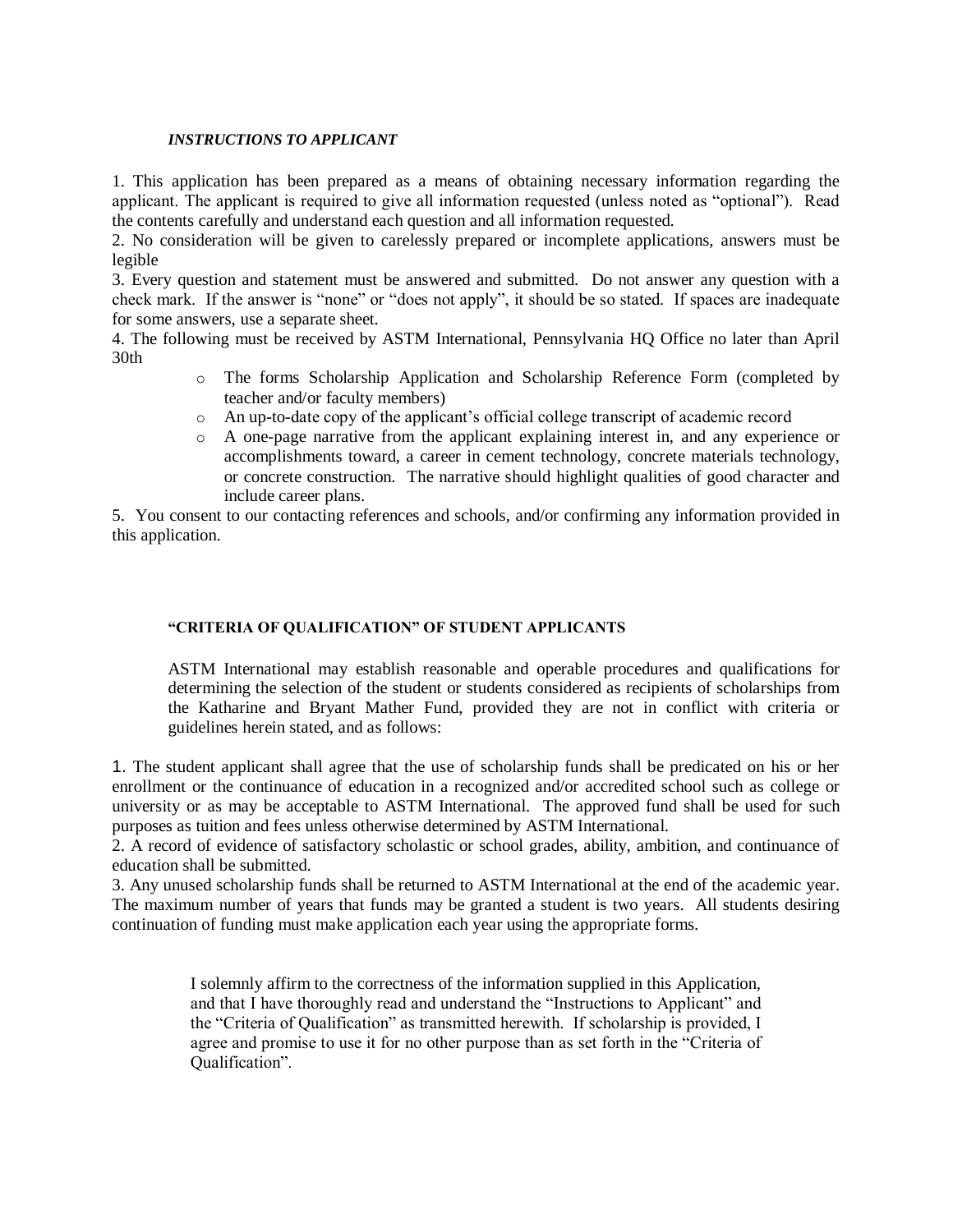**APPLICANT'S PRINTED NAME** 

**APPLICANT'S SIGNATURE**

**APPLICANT REQUIRED TO HAND PRINT AND SIGN NAME**